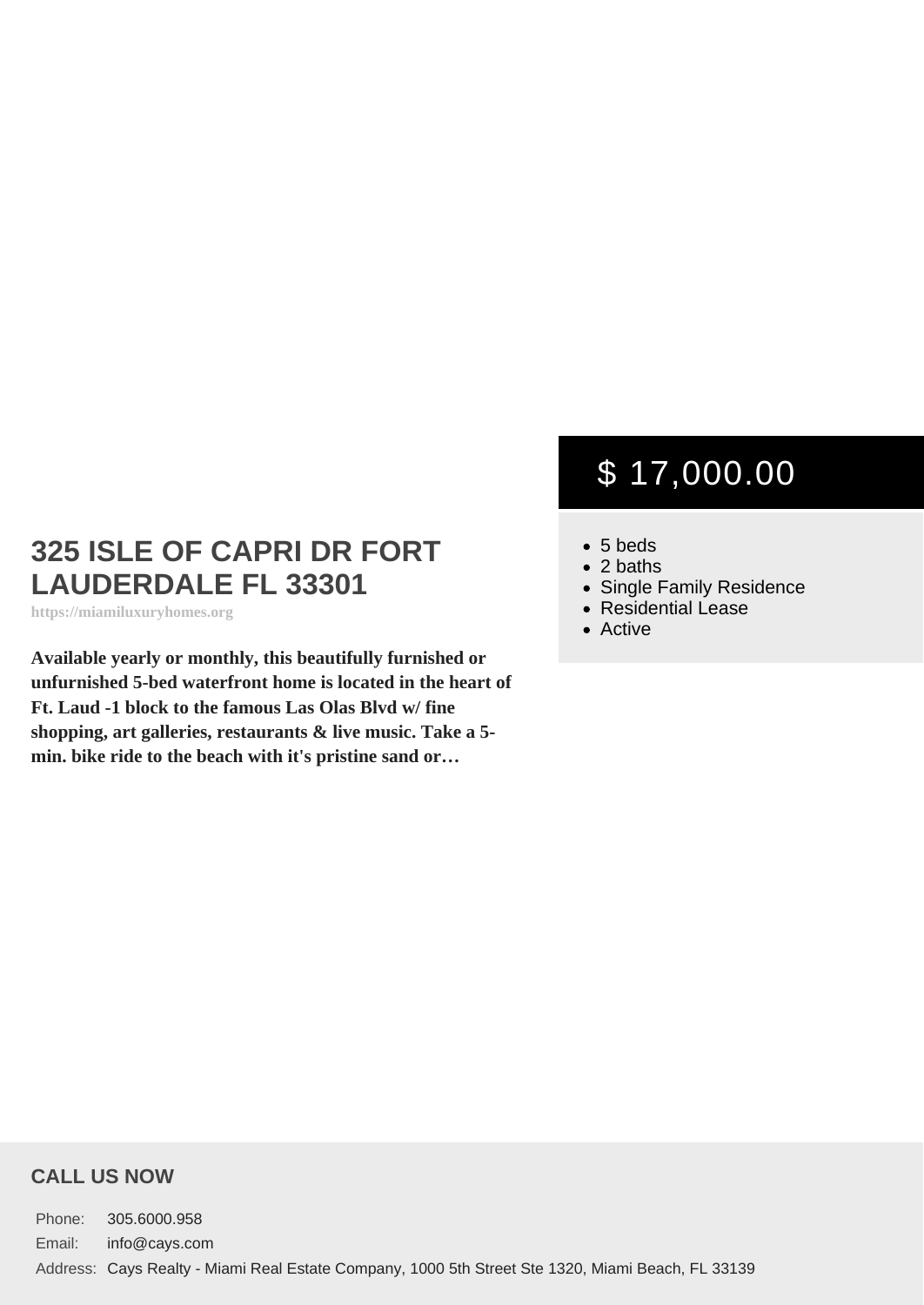### BASIC FACTS

| Date added: 06/12/22              | MLS #: A11116407            |
|-----------------------------------|-----------------------------|
| Post Updated: 2022-07-03 02:50:25 | Bedrooms: 5                 |
| Bathrooms: 2                      | Bathrooms Full: 2           |
| Area: 2432 sq ft                  | Lot Size Units: Square Feet |
| Year built: 1970                  | Status: Active              |
| Type: Single Family Residence     |                             |

#### LOCATION DETAILS

| County Or Parish: Broward County |                  | Directions: Take Las Olas Boulevard east or west   |
|----------------------------------|------------------|----------------------------------------------------|
|                                  | be on the right. | and turn south on Isle of Capri and the house will |

Zoning Description: 01

### PROPERTY DETAILS

| Lease Term: Less Than 1 Year                                                                                     | Direction Faces: East |
|------------------------------------------------------------------------------------------------------------------|-----------------------|
| Subdivision Name: VENICE RESUB IN BLKS 3 & Lot Size Square Feet: 9287 sq ft                                      |                       |
| Parcel Number: 504211160180                                                                                      | Lot Size Area: 9287   |
| Rent Includes: Gardener, Hot Water, Internet, Pest<br>Control, Pool, Sewer, Trash Collection, Cable<br>TV, Water |                       |

### PROPERTY FEATURES

Exterior Features: Barbecue,Deck,Fence,Porch,Patio Interior Features: Dining Area,Separate/Formal Dining Room,Eat-in Kitchen,Living/Dining Room

#### CALL US NOW

Phone: 305.6000.958 Email: info@cays.com Address: Cays Realty - Miami Real Estate Company, 1000 5th Street Ste 1320, Miami Beach, FL 33139